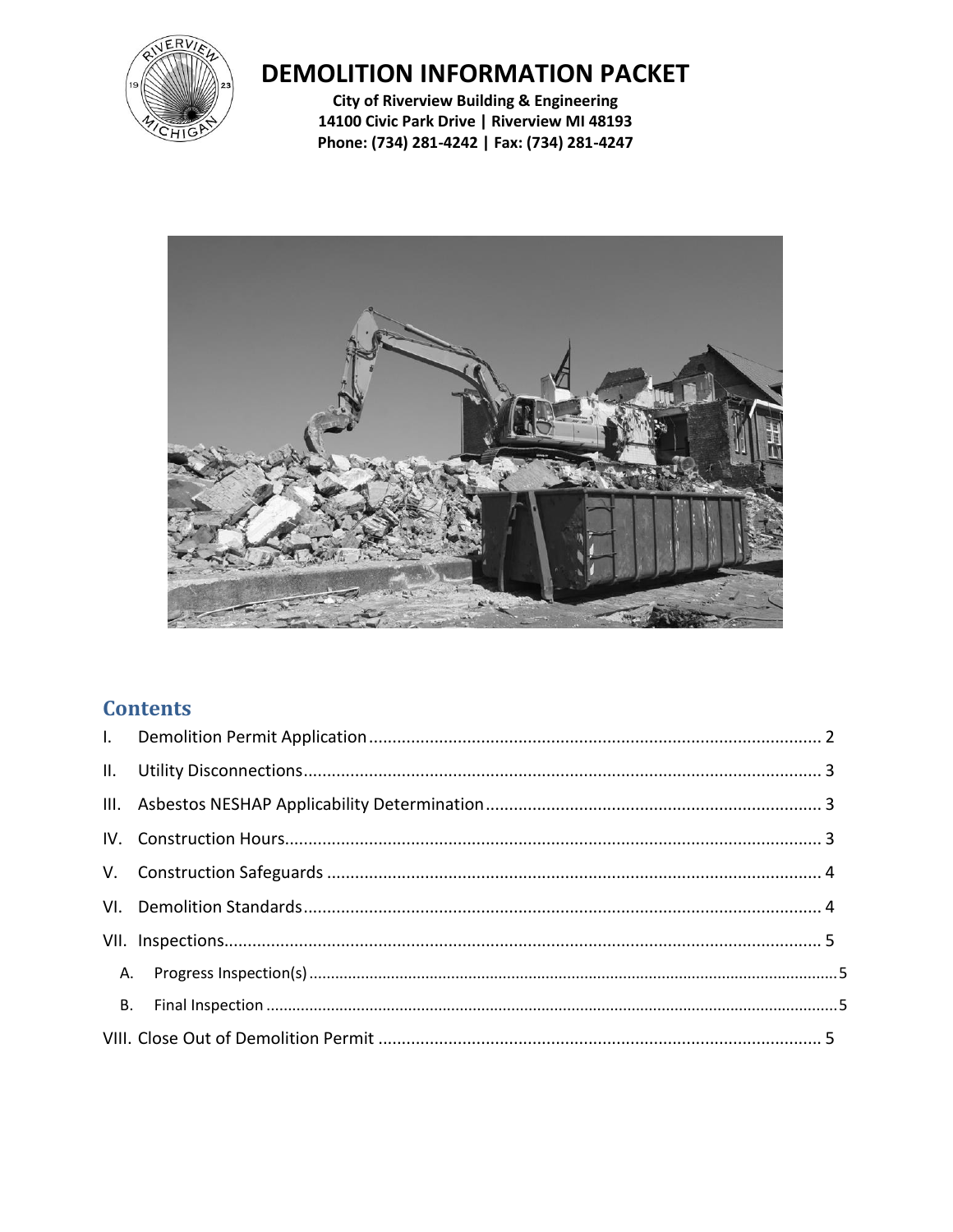## <span id="page-1-0"></span>I. Demolition Permit Application

A building permit is required for the demolition of any structure in the City of Riverview. Submit the completed application with the following:

- Gas service retirement or wrecking clearance
- Electric service retirement / wrecking clearance
- Water disconnect verification will be emailed to the building department from DPW
- Permit payment
- Picture(s) of damaged easement and or right-of-way areas prior to work

#### **Permit Fee**

\$100 for residential dwelling and \$20 admin fee \$50 for each accessory building \$150 for multi-family dwelling, commercial or industrial; \$50 for each additional building

#### **Contractor Registration**

Contractor must be registered with the City of Riverview. Submit registration form with a copy of the builder and driver licenses. Contractor registration is \$50

#### **Proof of Insurance**

Sec. 86-245 requires the certificate of insurance be filed with the building department naming the City of Riverview and Raines Engineering as an additional insured.

#### **Escrow / Bond**

Contractor must deposit escrow in the amount of \$500 per property to guarantee payment for engineering inspections unless city specifies otherwise. All unused escrow funds will be refunded when the project reaches completion. A (5%) five percent administrative fee is deducted from the deposited escrow fees for the processing and handling of the escrow account.

#### **Soil Erosion and Sedimentation Control (SESC) Permit**

Contact Wayne County for any earth change/disturbance over one (1) acre in size and/or within 500 feet of a water of the state, (lake, stream, wetland, drain) within Wayne County needs a Soil Erosion and Sedimentation Control (S.E.S.C.) Permit.

#### **Pre-Demolition Environmental Survey**

One of the first steps prior to the demolition of a vacant property is to identify and dispose of the potential hazardous waste on site including but not limited to: Materials containing asbestos, lead-based paint, PCBs, mercury and other potential hazardous wastes. Removal and disposal of hazardous / special waste or soil must be performed prior to the demolition work by a certified company.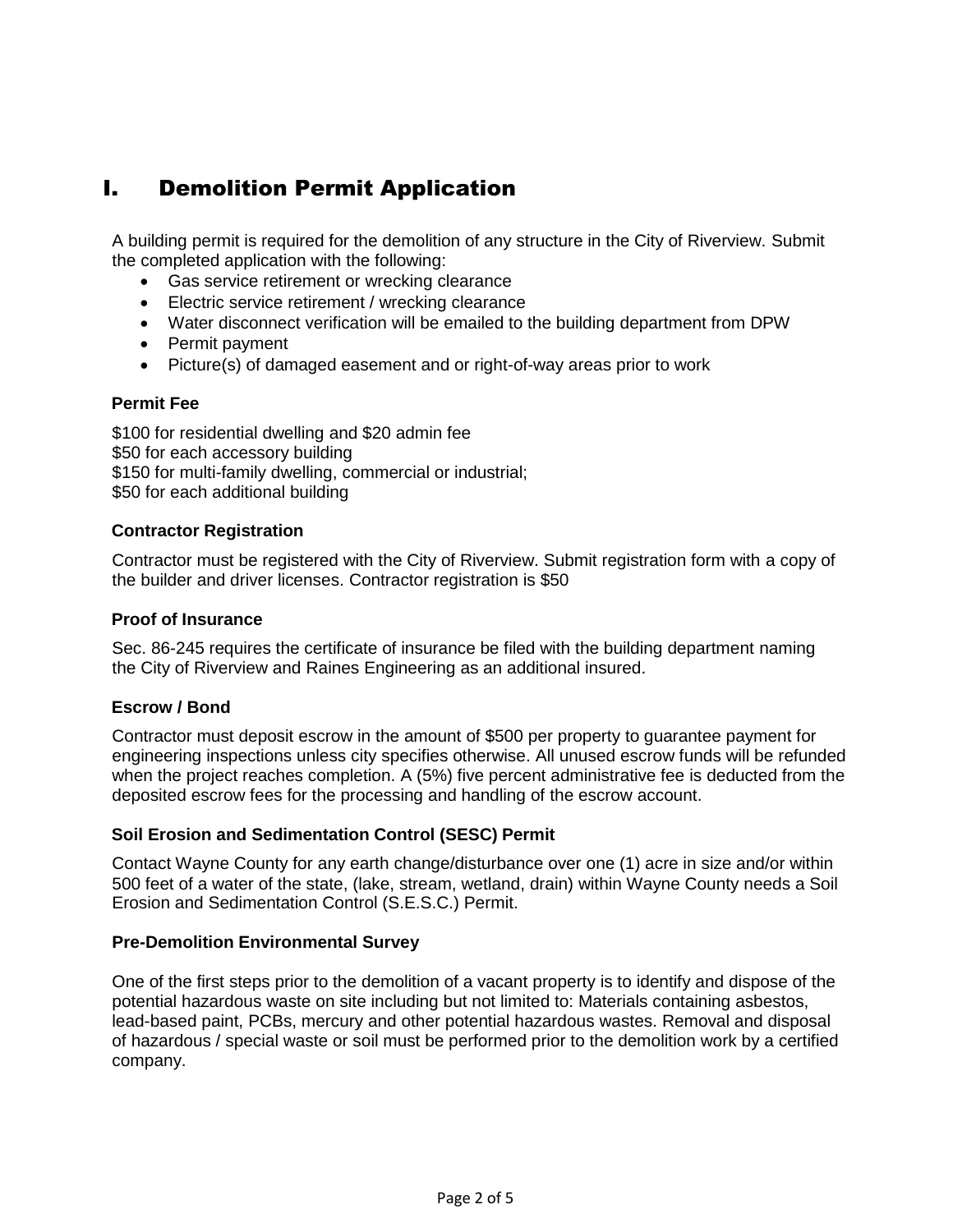## <span id="page-2-0"></span>II. Utility Disconnections

The following utility companies must be contacted before demolition can be authorized to start. The wrecking clearance / service retirement notification must be submitted with the permit application. The contact information is provided below.

| <b>Water Disconnect</b>        | <b>Contact Information</b>               | <b>Phone</b>                            |  |  |
|--------------------------------|------------------------------------------|-----------------------------------------|--|--|
| <b>Riverview DPW</b>           | Jeff Webb, Cindy Cobb or<br>Janice Bondy | (734) 281-4270                          |  |  |
| <b>Gas Disconnect</b>          | <b>Contact Information</b>               | <b>Phone</b>                            |  |  |
| <b>MichCon</b>                 |                                          | (800) 338-0178 Option 2                 |  |  |
| <b>Electric Disconnect</b>     | <b>Contact Information</b>               | <b>Phone</b>                            |  |  |
| <b>DTE</b>                     |                                          | (800) 338-0178 Option 1                 |  |  |
| <b>Land Preserve Riverview</b> | <b>Contact Information</b>               | <b>Phone</b>                            |  |  |
| Quote City Land Fill           | John Menna                               | (734) 785-5928<br>(734) 216-4990 (cell) |  |  |
|                                |                                          |                                         |  |  |

*The demolition permit applicant is responsible for contacting other connected utilities (i.e. telephone, cable television, or internet providers) prior to demolition.*

## <span id="page-2-1"></span>III. Asbestos NESHAP Applicability Determination

Information regarding asbestos removal from most facilities can be found at: [www.michigan.gov/deq](http://www.michigan.gov/deq) or contact the Department of Environmental Quality (DEQ) Asbestos NESHAP Program at (517) 241-7463. The City of Riverview will provide a copy of the NESHAP Fact Sheet from MDEQ / Air Quality to help determine NESHAP regulation requirements. *Note: Riverview Landfill does not accept friable asbestos. Non-friable asbestos may be submitted provided that it is bagged and submitted separately.*

#### **Facilities not subject to NESHAP include:**

- Privately owned homes not demolished for urban renewal or as part of a public or commercial project
- <span id="page-2-2"></span>Privately owned multi-dwelling units with four or less dwelling units

## IV. Construction Hours

Operation of any tools or equipment used in construction, drilling, or demolition work shall be prohibited where the sound would create a noise disturbance across a residential district boundary or within a noise sensitive zone. This provision shall apply between the hours of 8:00 p.m. and 7:00 a.m. on Monday through Saturday, or any time on Sundays or holidays, but shall not apply to emergency work or public service utilities. Sec. 23.02 (C)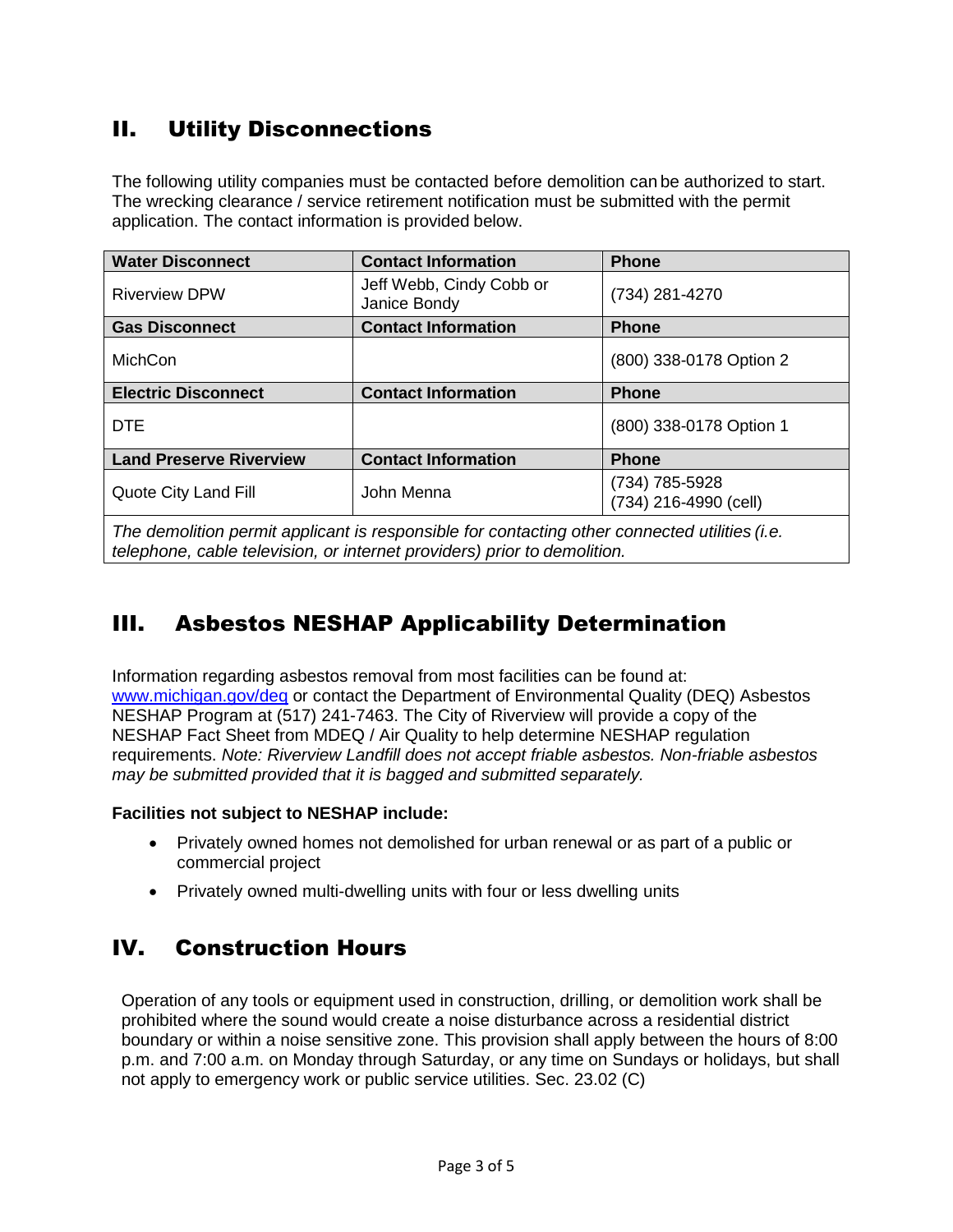## <span id="page-3-0"></span>V. Construction Safeguards

Contractors must conform to Chapter 33 of Michigan Building Code for safety and protection. Work shall not commence until pedestrian protection is in place. Enclose excavation areas with a barrier to protect the public from potential hazards.

### <span id="page-3-1"></span>VI. Demolition Standards

- A. All structures and their foundations shall be completely razed to a level of two (2) feet below the ground surface or grade line and removed from the site. Razing shall include, but is not limited to, all posts, piers, walls, basement partitions, sheds, steps, thresholds, paved areas and all other above-ground items.
- B. Concrete floors shall be broken and foundation walls removed two (2) feet below grade.
- C. All basements, cellars or other areas below grade shall be backfilled and compacted in 12" lifts with clean fill / clay dirt approved by the City Engineer. Provide a letter stating where the backfill is coming from. *Note: Fill material may come from various sites or*  locations provided that such information is provided in a letter to the City Engineer *and/or his authorized representative before work can begin.*
- D. All masonry, such as private sidewalks, driveways, driveway aprons or retaining walls, shall be removed unless such removal will create a hazardous condition or unless the owner has requested otherwise in writing.
- E. Wood partitions, stairways, furnaces, piping and other equipment, rubbish and debris located in basements or elsewhere on the property shall be removed from the site.
- F. Any damage to public sidewalks, easement or any part of the street right-of-way shall be repaired or replaced to meet City Engineer standards. (Note: Take pictures prior to work commencing of the easement and right-of-way)
- G. The lot shall be filled, compacted and graded to blend with surrounding property and sidewalk grades. Final grade to be inspected by City Engineer before top soil is placed.
- H. Final fill shall be clean top soil and a minimum depth of two (2) inches. *Final grading and vegetation shall be provided by the contractor and approved by the City Engineer and/or his authorized representative. Vegetation stabilization shall be completed within fifteen (15) days of final grading unless prohibited due to adverse weather conditions.*